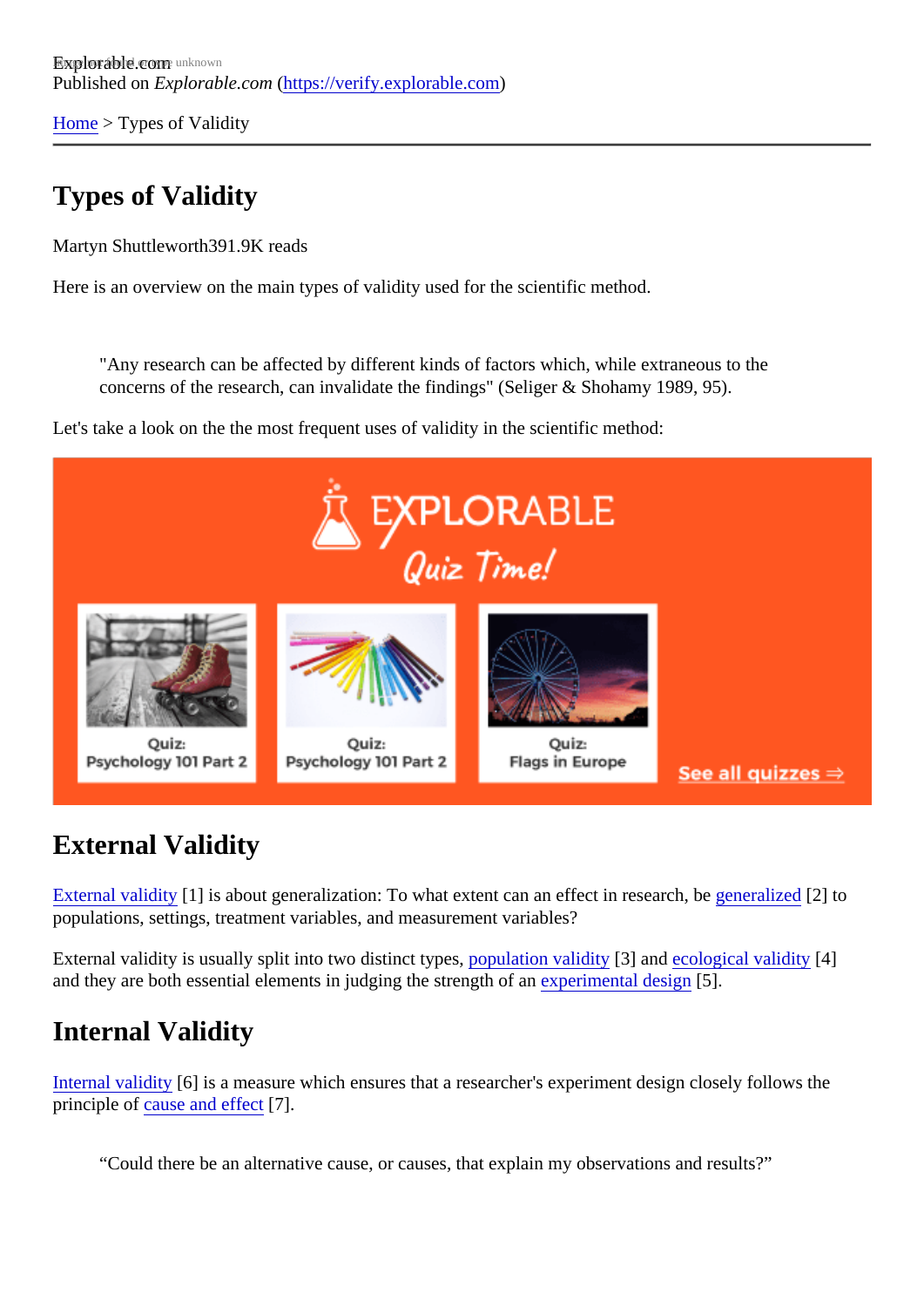# Test Validity

[Test validity](https://verify.explorable.com/test-validity)[8] is an indicator of how much meaning can be placed upon a set of test results.

#### Criterion Validity

[Criterion Validity](https://verify.explorable.com/criterion-validity)[9] assesses whether a test reflects a certain set of abilities.

- [Concurrent validity](https://verify.explorable.com/concurrent-validity)[10] measures the test against a benchmark test and high correlation indicates that the test has strong criterion validity.
- [Predictive validity](https://verify.explorable.com/predictive-validity)[11] is a measure of how well a test predicts abilities. It involves testing a group of subjects for a certain construct and then comparing them with results obtained at some point in the future.

#### Content Validity

[Content validity](https://verify.explorable.com/content-validity)[12] is the estimate of how much a measure represents every single element of a construct.

#### Construct Validity

[Construct validity](https://verify.explorable.com/construct-validity)[13] defines how well a test or experiment measures up to its claims. A test designed to measure depression must only measure that particular construct, not closely related ideals such as anxiet stress.

- [Convergent validit](https://verify.explorable.com/convergent-validity)y<sup>14</sup>] tests that constructs that are expected to be related are, in fact, related.
- [Discriminant validity](https://verify.explorable.com/convergent-validity)[14] tests that constructs that should have no relationship do, in fact, not have any relationship. (also referred to as divergent validity)

## Face Validity

[Face validity](https://verify.explorable.com/face-validity)[15] is a measure of how representative a research project is 'at face value,' and whether it appears to be a good project.

Source URL: https://verify.explorable.com/types-of-validity

Links

- [1] https://verify.explorable.com/external-validity
- [2] https://verify.explorable.com/what-is-generalization
- [3] https://verify.explorable.com/population-validity
- [4] https://verify.explorable.com/ecological-validity
- [5] https://verify.explorable.com/design-of-experiment
- [6] https://verify.explorable.com/internal-validity
- [7] https://verify.explorable.com/cause-and-effect
- [8] https://verify.explorable.com/test-validity
- [9] https://verify.explorable.com/criterion-validity
- [10] https://verify.explorable.com/concurrent-validity
- [11] https://verify.explorable.com/predictive-validity
- [12] https://verify.explorable.com/content-validity
- [13] https://verify.explorable.com/construct-validity